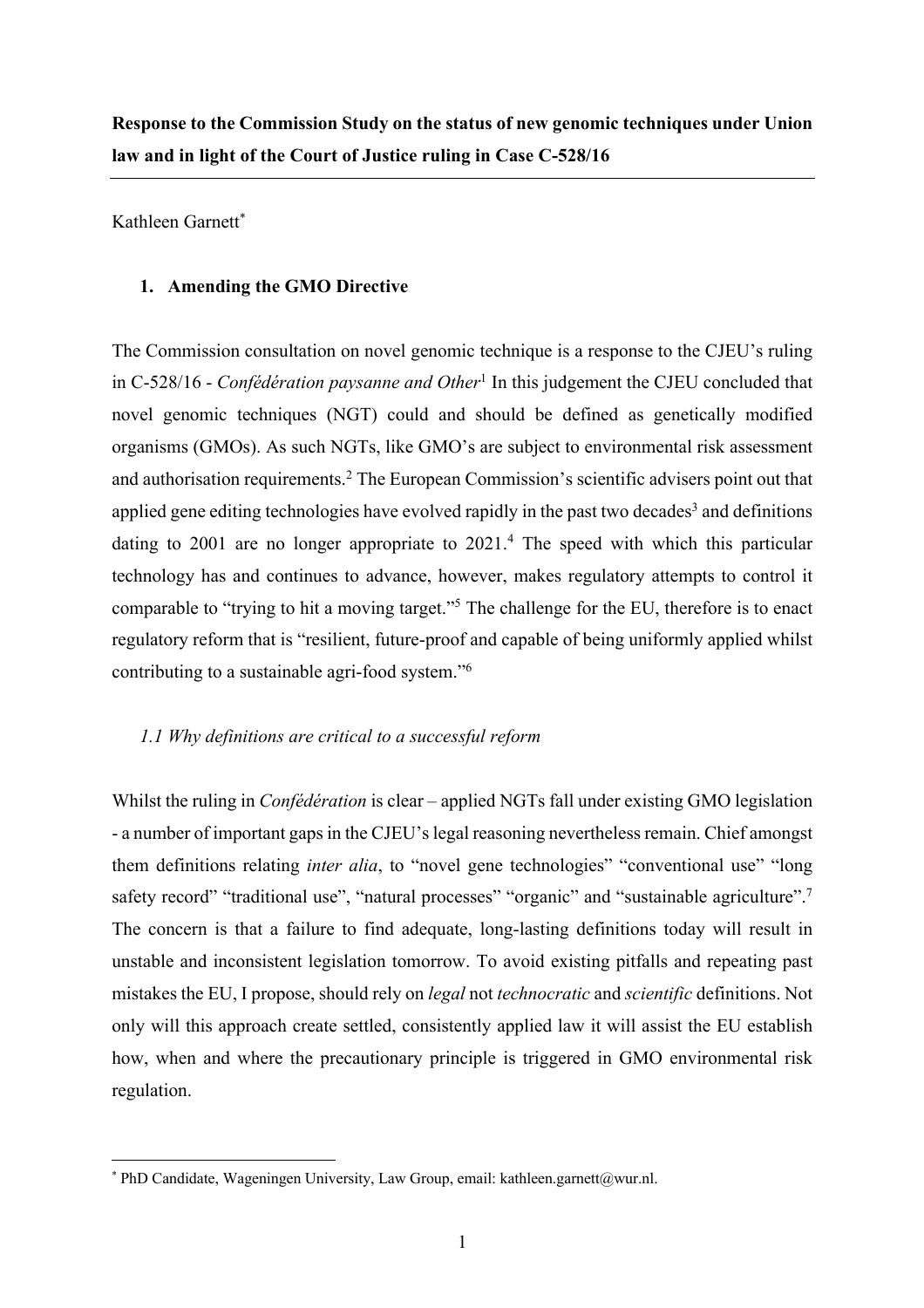# **2. The limits of technological and scientific definition in environmental risk regulation**

# *2.1 Limits to relying on technological definitions of novel gene technologies*

Ever since the EU chose to establish institutions resembling a US-style administrative state at the turn of the millennium EU secondary legislation has sought to base environmental and public health risk regulation on scientific, technocratic definitions. We see this approach in Directive 2001/18/EC where GMO's are defined technocratically.8 The challenge with the existing technocratic definition, however, is that it is static bounded by a technology frozen in time and space. The commercialisation of gene technology, as the Commission acknowledges is a "fast moving target" constantly evolving and mutating in unexpected ways. Strengthening the GMO Directive should therefore avoid trying to set rigid technocratic definitions that are incapable of evolving alongside technological innovations.

#### *2.2 Limits to relying on a scientific definitions of living organisms*

Nor should the Commission be tempted to define applied, novel gene technologies scientifically. Natural and environmental scientists are still in the process of expanding mankind's knowledge about the billions of species existing in the natural biosphere.<sup>9</sup> Knowledge acquisition on how exactly living organisms interact with each other, with us and with the environment they live in is evolving and changing as swiftly as gene editing technology is advancing. So too is scientific knowledge with regard to how species are related to and inter-act with each other in the natural world. Although there appears to be a general consensus within the scientific community about how to identify, classify and name living organisms above the species level, below the species level the naming of living organisms are inconsistent.10 Scientific definitions below the species level varies and includes words such as sub-species, varieties, sub-varieties, forma, sub-forma, and cultivars.

The International **Botanical** Congress  $(ABC)^{11}$  is responsible for updating the 'Nomenclature for algae, fungi and plants (ICN)'. The ICN list all known and newly discovered varieties found in the wild which have evolved through natural mutation. Botanical varieties discovered by natural scientists working out in the field are distinct from plants bred by commercial plant breeders in controlled conditions.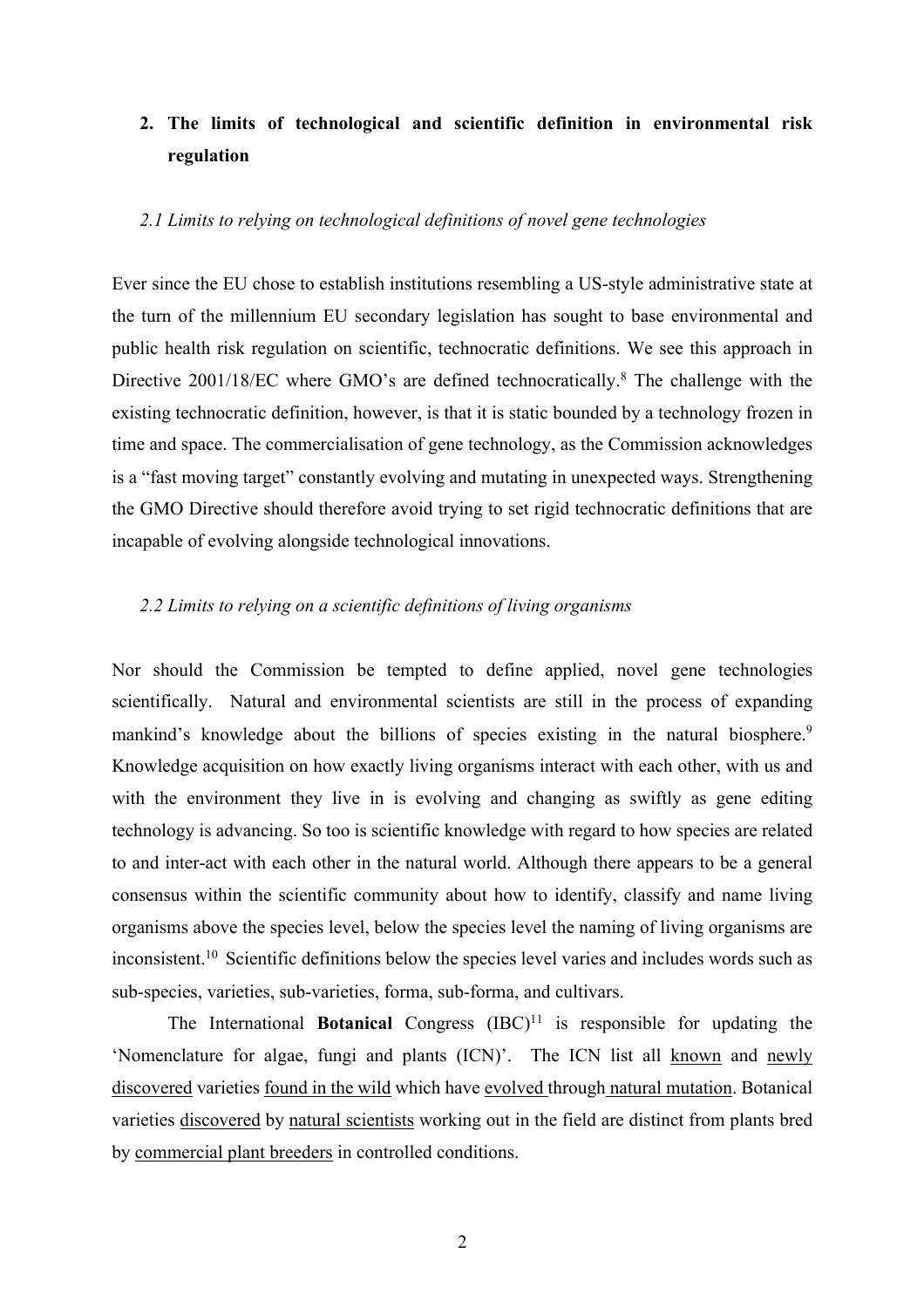The International Society for Horticultural Science (ISHS) defines cultivars as plants that have been developed<sup>†</sup> by plant breeders<sup>‡</sup> for the purposes of agriculture, forestry, and horticulture<sup>§ 12</sup> Unlike a botanical variety which has evolved naturally a cultivar, therefore, are defined by scientists as a "taxa of plants whose origin or selection is primarily due to intentional human activity."13 Horticultural scientists recognise that the botanical definition of *varietas* (var) and *forma* (f.) is separate to and distinct from the ISHS definition of a 'cultivar.'14

Yet, somewhat confusingly both international, EU and national legislation looking to protect plant breeders' intellectual rights refer to commercial 'cultivars' as 'varieties. <sup>15</sup> For this reason, scientists at the ISHS point out that what legislation calls a variety is to all intents and purposes a cultivar:

"…in certain national and international legislation or other legal conventions the word "variety" or its equivalent in other languages is a statutory or otherwise legal term used to denominate a proven variant that is distinct, uniform, and stable and is exactly equivalent to the word "cultivar" as defined in this *Code*."16

Scientific and legal confusions surrounding the naming and nomenclature of living organisms aside how mankind chooses to classify and describe living biological organisms is a further area which remains scientifically and legally malleable.<sup>17</sup> The primary criteria of classifying plants and varieties within the IBC is to describe the physical differences of newly discovered wild species and varieties in order to distinguish newly discovered varieties from known and existing botanical varieties.<sup>18</sup> The same is true of the UPOV Convention and EU Regulation on CPVR where new cultivars developed by plant breeders are distinguished by their morphological appearances. There are calls within some sectors of the scientific community, however, that genotype traits are a more appropriate method of taxonomizing, identifying, distinguishing, and classifying plants. Newness and distinction should, they argue, rely on genetic markers rather than visual characterization. There is by no means, however, universal consensus on this approach.<sup>19</sup>

To sum up, mankind's knowledge of the living world is expanding and as a result there is still no scientific consensus on how exactly to taxonomize the biosphere through identification,

<sup>†</sup> Not evolved.

<sup>‡</sup> Not botanists.

<sup>§</sup> Not for the purpose of expanding mankind's knowledge of the living environment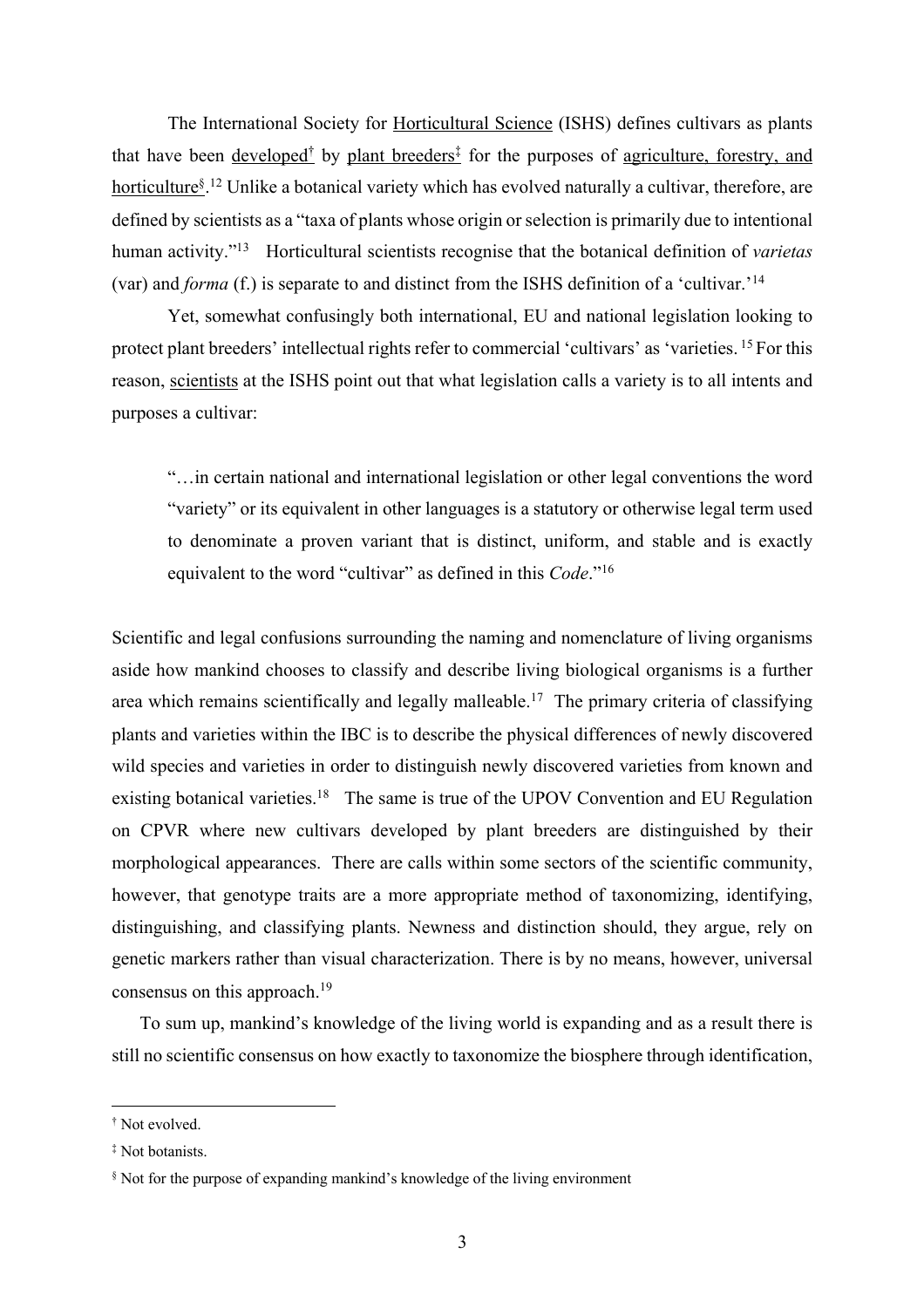classification, and nomenclature. Were the EU to rely on scientific definitions alone to classify living organisms within the context of applied, novel gene editing techniques in food and agriculture a reformed Directive will soon run into very similar challenges the GMO Directive is currently facing namely a static, scientific definition incapable of evolving alongside evolving scientific knowledge. When all is said and done the objective of EU environmental risk regulation is (i) to maintain a rules-based internal market for food, feed and agricultural products<sup>20</sup> and (ii) to protect EU citizens and the European environment from unforeseen and unappreciated dangers posed by novel technologies.<sup>21</sup> The objective of environmental risk regulation is not to arbitrate and smooth out differences in how to define and taxonomise living organisms.

#### **3. Risk Regulation and Precautionary requirements in an amended GMO Directive**

# *3.1 Use of the precautionary principle in the GMO Directive*

The 2001 GMO Directive forms part of the EU's environmental risk regulations.<sup>22</sup> The main objective of environmental risk regulation – and therefore by extension the GMO Directive is to protect the public interest from any unforeseen risk posed by radically new and untested applied gene technologies.<sup>23</sup> Under the existing GMO Directive safety is assessed by technical experts based on quantifiable risk analysis and management.<sup>24</sup> The risk assessment, however, is qualified by the precautionary principle (PP) included not only in the GMO Directive but also in the primary Treaties of the EU.25 Since the PP is enshrined in the EU's primary treaties its role in managing novel gene technologies must be considered and cannot be ignored in any reform of the existing legislation. It would, therefore, be prudent to strengthen the meaning and understanding of the PP within EU gene technology legislation.

#### *3.2 The radical novelty of NGTs*

Applied NGT's, as the Commission report points out, are highly novel, innovative technologies with CRISPR Cas-9 not even a decade old.<sup>26</sup> According to the JRC novel gene technologies are evolving fast with CRISPR Cas-9 the most prominent of all these technologies. This technology alone has, "… seen an almost exponential increase" in new applications since 2012<sup>27</sup> The radical novelty of this technology has implications on risk management and knowledge.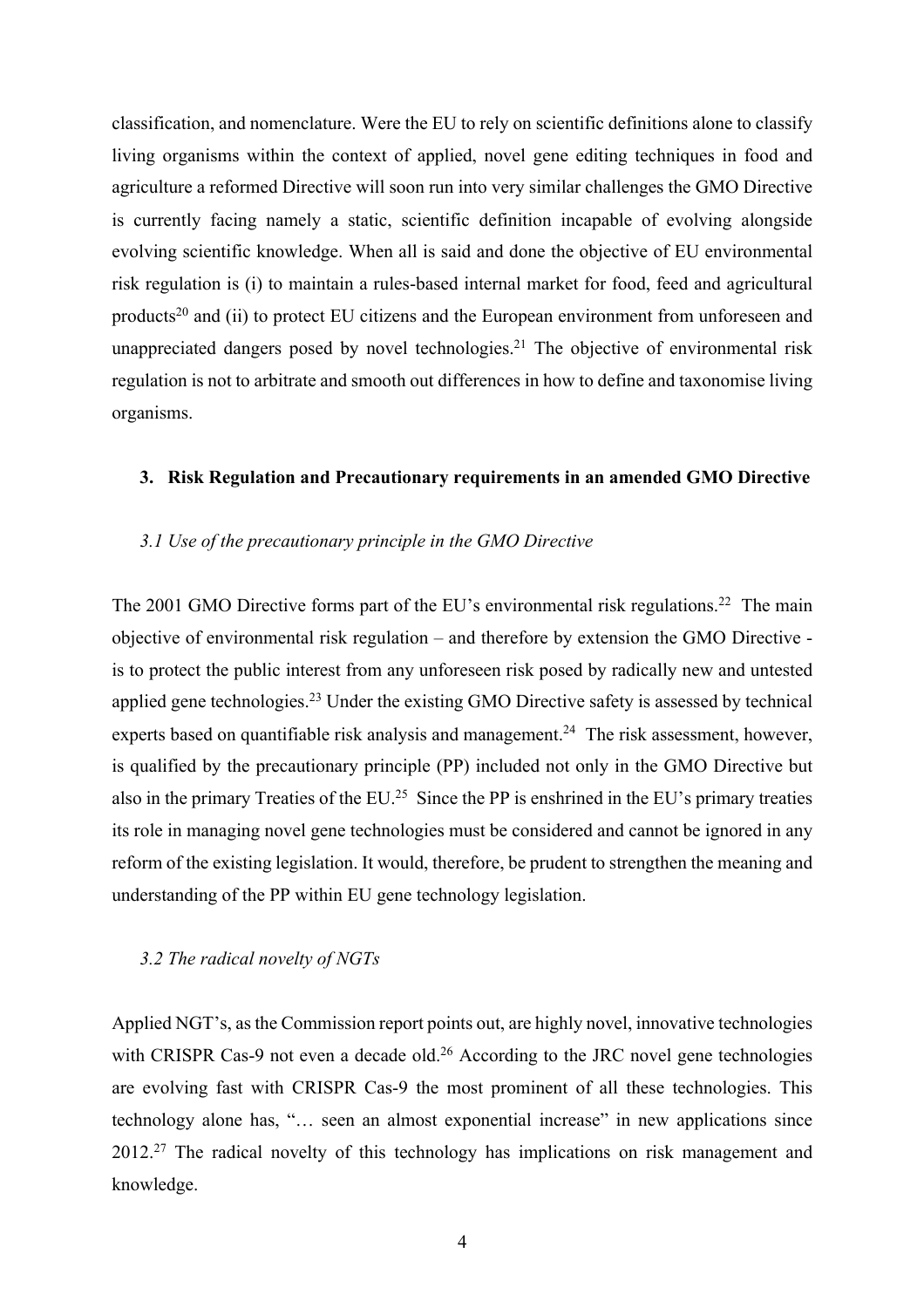#### *3.3 Risk in cases of absolute novelty*

It is self-evidently true and deductively logical that in cases of radically new technologies there is an initial lack of data with regard to cause-and-effect relationships. The lack of available data results in scientific experts being unable to predict what exact effect the novel technology will have on the environment, on biodiversity, on public health and wider society once in widespread commercial use. New products, processes and applications relating to applied gene technologies need to be tested before they can be certified as safe. Given the number of variables which need to be considered when testing for environmental cause-and-effect relationships and the dearth of initial data on which to base any analysis it becomes challenging if not impossible for experts to determine safety standards to a high level of scientific certainty.

Scientific experts working for organisations such as SAM and the JRC are highly capable of describing gene technologies with precision and accuracy. What technical experts working at the EFSA, are unable to do with precision and accuracy is make sound scientific claims of either safety or harm to a high degree of scientific certainty due to an initial lack of available data on which to base an assessment. In light of the absolute novelty of gene technologies and the expectation that this area of radical innovation will continue to grow in future it is inevitable and unfortunately unavoidable that *significant scientific doubt* with regard to scientific assertion of either safety or harm will remain.

#### **4. Legal Definitions of NGTs**

In view of the challenges involved in defining NGTs either technocratically or scientifically and in view of the important role the PP plays in risk regulation the EU should strengthen the existing GMO Directive by drawing a direct link between the technical criteria applied in technological intellectual property rights (TIPR) and definitions in GMO risk regulation. The TIPR criteria have the force of law behind them. They are well established and illicit a high level of both political and legal support. The legal definitions of novel, inventive (anthropogenic), industrial and non-natural are clearly understood, highly regarded, and consistently applied in this branch of the law. As such they offer EU environmental risk regulation an objective and useful way to create sound, objective definitions when looking to strengthen the GMO Directive and protect the public interest from unforeseen harm.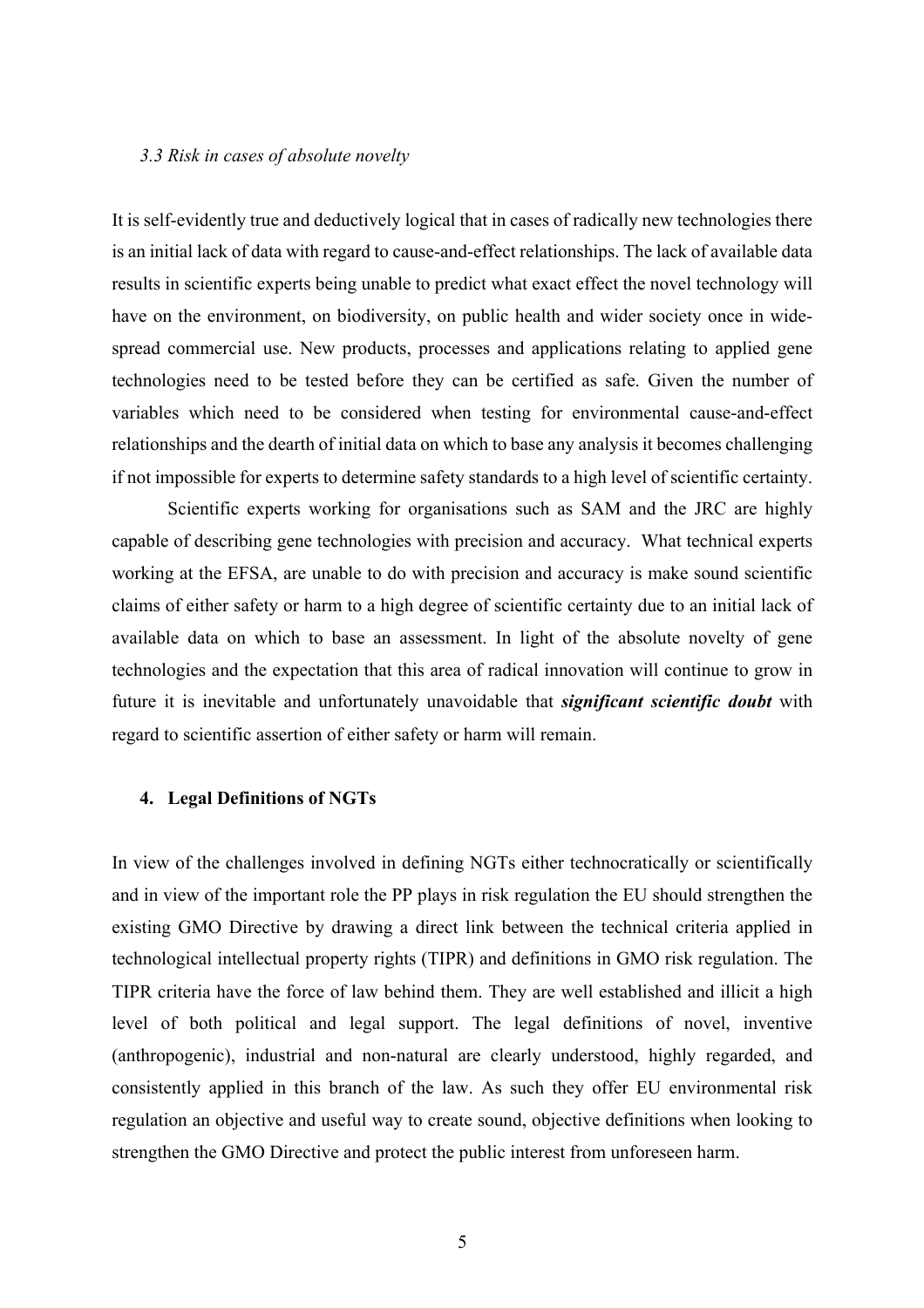#### **5. Technological Intellectual Property Rights (TIPR)**

For the purpose of this consultation two technological rights, in particular, need to be considered: biotechnological patents<sup>28</sup> and Community Plant Variety Rights (CPVR).<sup>29</sup> Obtaining patents and new CPVR is a key objective of the life sciences.<sup>30</sup> A study published by Nature Biotechnology<sup>31</sup> noted that as of 31 May 2017, 352 patents had been filed for CRISPR Cas-9 gene editing of plants and animals – and these did not include patents which have broadly been described as 'technological improvements' but which relate to gene editing agricultural species – predominantly pigs, cows, buffalo, goats, sheep, chicken, birds and fish and rice for plants but also other plant species. The "CRISPR Cas-9" Pioneers have all been granted technological patents on their novel technology including Jennifer Doudna and Emanuelle Charpentier, joint winners of the 2019 Nobel Prize for Chemistry. All have created numerous companies designed to licence their patented technology.<sup>32</sup>

# *5.1 The role of Technological Intellectual Property Rights*

TIPR are an exception to the general rule of open, free, and fair competition. Since TIPRs are a monopoly and an exception to the general rule strict criteria have been developed by public authorities to prevent unjustified and anti-competitive monopolies from emerging. Nowhere more than in biotechnological IPRs that monopolise the living world. Although the criteria varies between patents and CPVRs both technological IPRs share a number of common characteristics that reflect the fact they are and remain an exception to the free, fair, and open market. The most important criteria are novelty,  $33$  inventiveness,  $34$  industrialisation,  $35$ distinctive, stable and uniform.<sup>36</sup> All of which link up with the undefined aspects in GMO risk regulation concerning "novel gene technologies" "conventional use" "long safety record" "traditional use", "natural processes" "organic" and "sustainable agriculture".<sup>37</sup> Let us examine each criterion in turn to see how this applies in practice.

# *5.2 Criteria for protection*

#### *5.2.1 Absolute Novelty and Newness and Distinctiveness*

The absolute novelty requirements in both patent law and CPVR rights are essential to prevent the creation of unjustifiable monopolies. The purpose of intellectual rights is to incentivise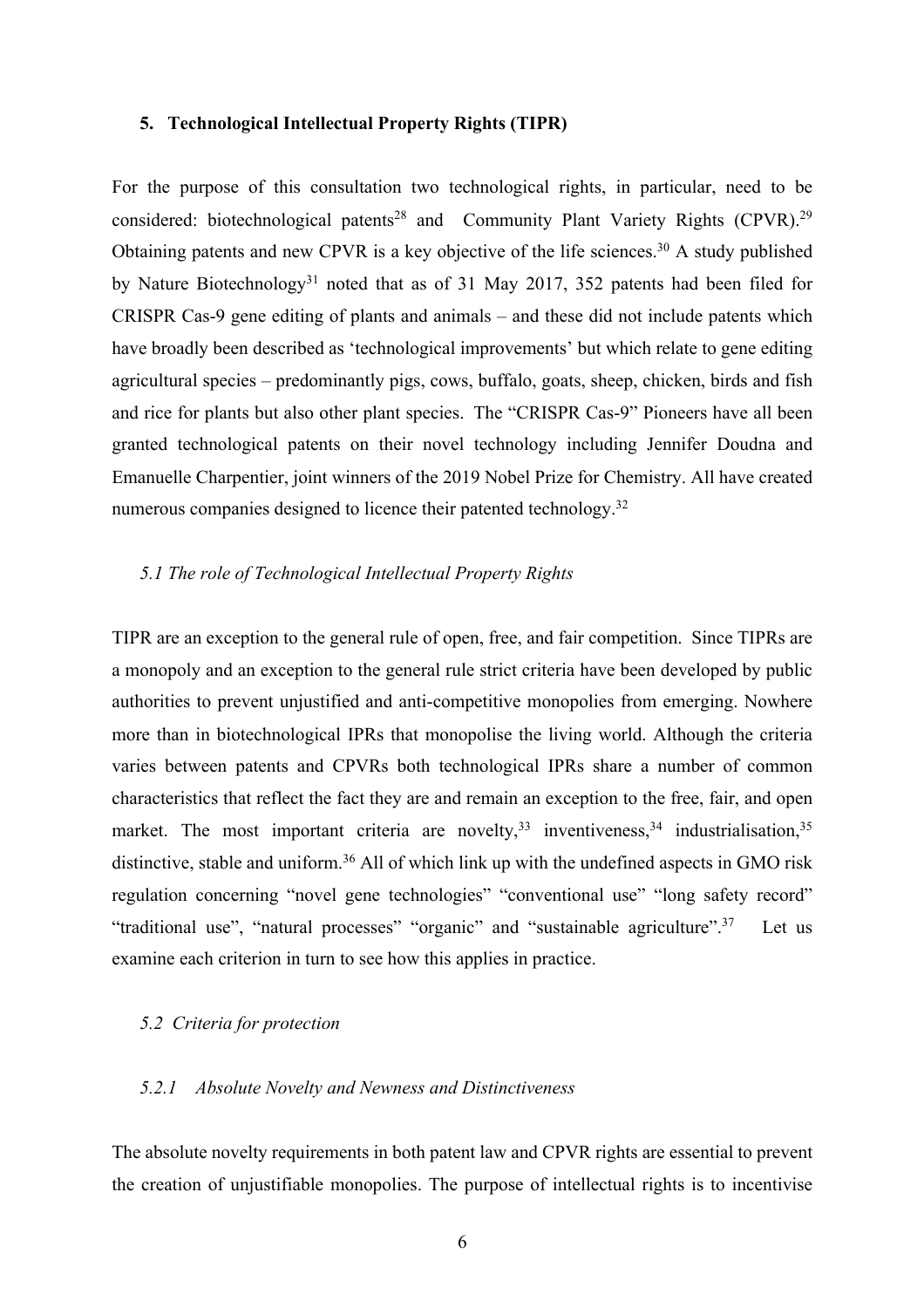innovation not to rob existing traders of their legitimate income. Thus, (i) if the invention is not novel it is not innovative and does not qualify for a state-sponsored monopoly and (ii) if it is not novel someone, somewhere might already be trading in the monopolised product and could be unfairly ejected from the open market.

#### *Existing knowledge and State of the Art*

To qualify for the novelty criterion the patent holder must prove that there is no existing knowledge (state of the art) of their technology.38 If there is existing knowledge it cannot be described as novel and it fails, the absolute novelty criteria of patent law. To prove novelty the holder of a CPVR must prove that their new cultivar is distinctive from an existing cultivar, and distinctive from botanical plants around which common knowledge exists.39 If it can be proven that the application for a CPVR is based on an existing cultivar or botanical plant with common knowledge it is not new and therefor fails, the newness criteria.

#### *Applying TIPR Novelty in GMO Risk Regulation*

The strict novelty and newness criteria applied to both TIPRs serve as a useful trigger for the application of precautionary measures. As noted above to qualify for a patent or CPVR the biotechnology and or cultivar must be novel. Strictly applied state of the art requirements confirm that both technological rights are either linked to an absolute lack of prior knowledge (in the case of patents) or a lack of common knowledge (in the case of CPVR). The noveltystate of the art criteria tell the risk regulator that there is a lack of available data on which to make a sound, scientific assessment with regard to causal relationships. Where there is scientific uncertainty due to a lack of available data the PP demands, cautionary measures are taken to protect the public and environment from unforeseen harm. At the very minimum this includes a robust and rigorous risk analysis to try and mitigate any unforeseeable harm. An amended GMO Directive, therefore, is beholden under EU law to maintain its existing risk measures and not dilute them.

#### *Defining novel NGTs in GMO Risk Regulation*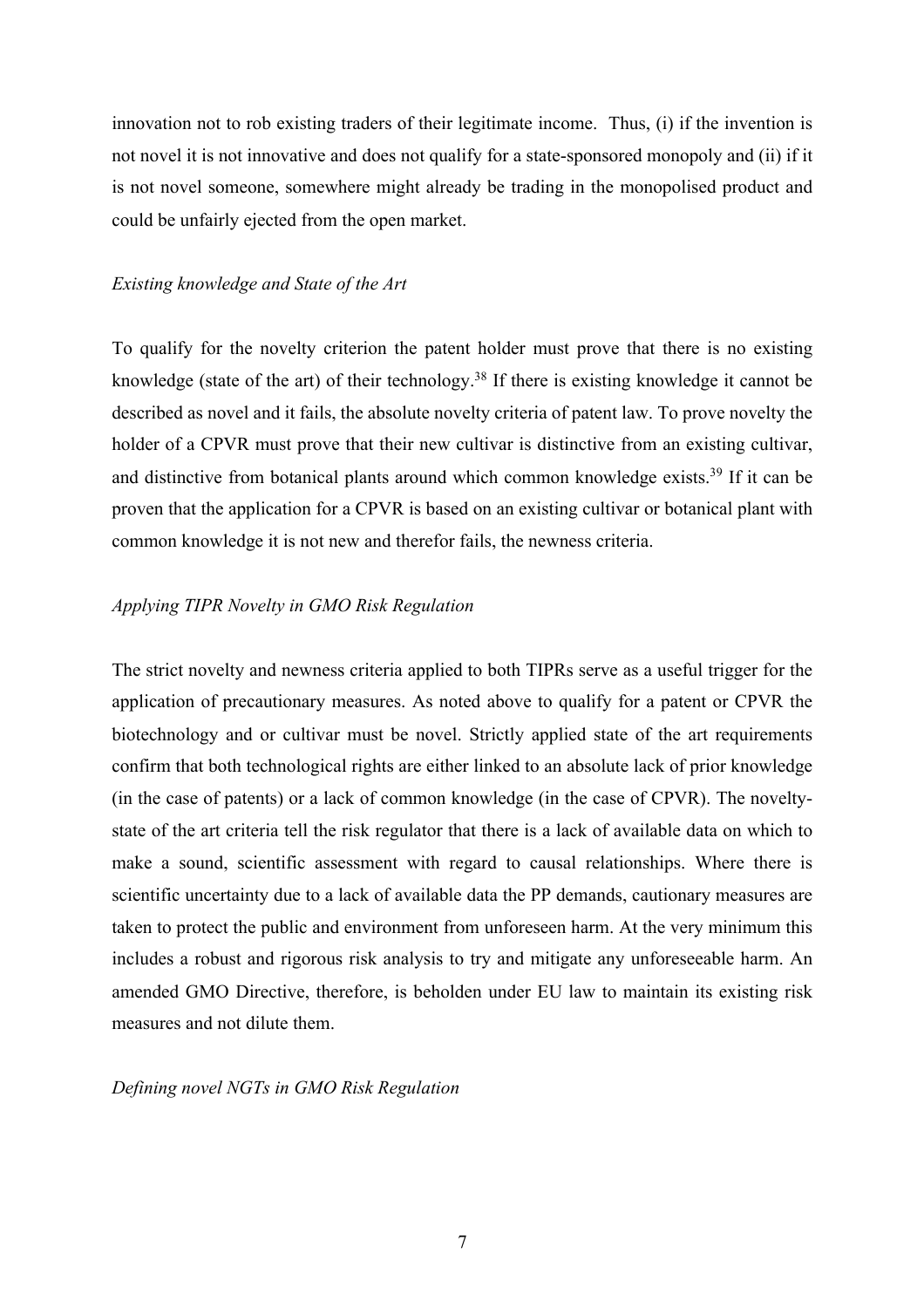In view of the absolute novelty-state of the art requirement relating to both patents and CPVR, amendments to the GMO directive should define NGTs seeking or already subject to a TIPR as:

- untested.
- unknown.
- non-conventional,
- non-traditional.

They cannot, in law, be defined, described, or labelled as:

- conventional,
- traditional,
- having a history of safe use,
- heritage,
- landraces.
- artisanal.

#### *5.2.2 Inventiveness, Technology, and the Anthropocene Criteria*

The inventiveness criteria require the biotechnological invention to be an engineered human creation "isolated" from nature to qualify for patent protection.<sup>40</sup> It must have "technical" effect for it to be described as an invention. It cannot be the scientific discovery of a natural creation such a newly discovered gene – or a newly discovered botanical variety listed by the IBC on the ICN. 41 The importance of the inventiveness qualification links into (i) the novelty criteria described above (ii) the absolute need to avoid one person monopolising the existing, natural biosphere and (iii) the requirement of rewarding *applied human agency, ingenuity and creation* to distinguish it from natural creation. Per legal definition, therefore, patented gene technologies are engineered, manmade, anthropogenic, artificial, and isolated from nature. If they are natural or are created by nature, they do not qualify for a patent monopoly – unless and until a technical effect of that discovery can be applied. This criterion is reconfirmed in the EU Biotechnology Directive which states that a patent cannot be granted to products, processes or techniques that are the result of a "natural phenomenon" described as an "essentially biological crossing."42 Similarly, plant breeders in possession of a CPVR have to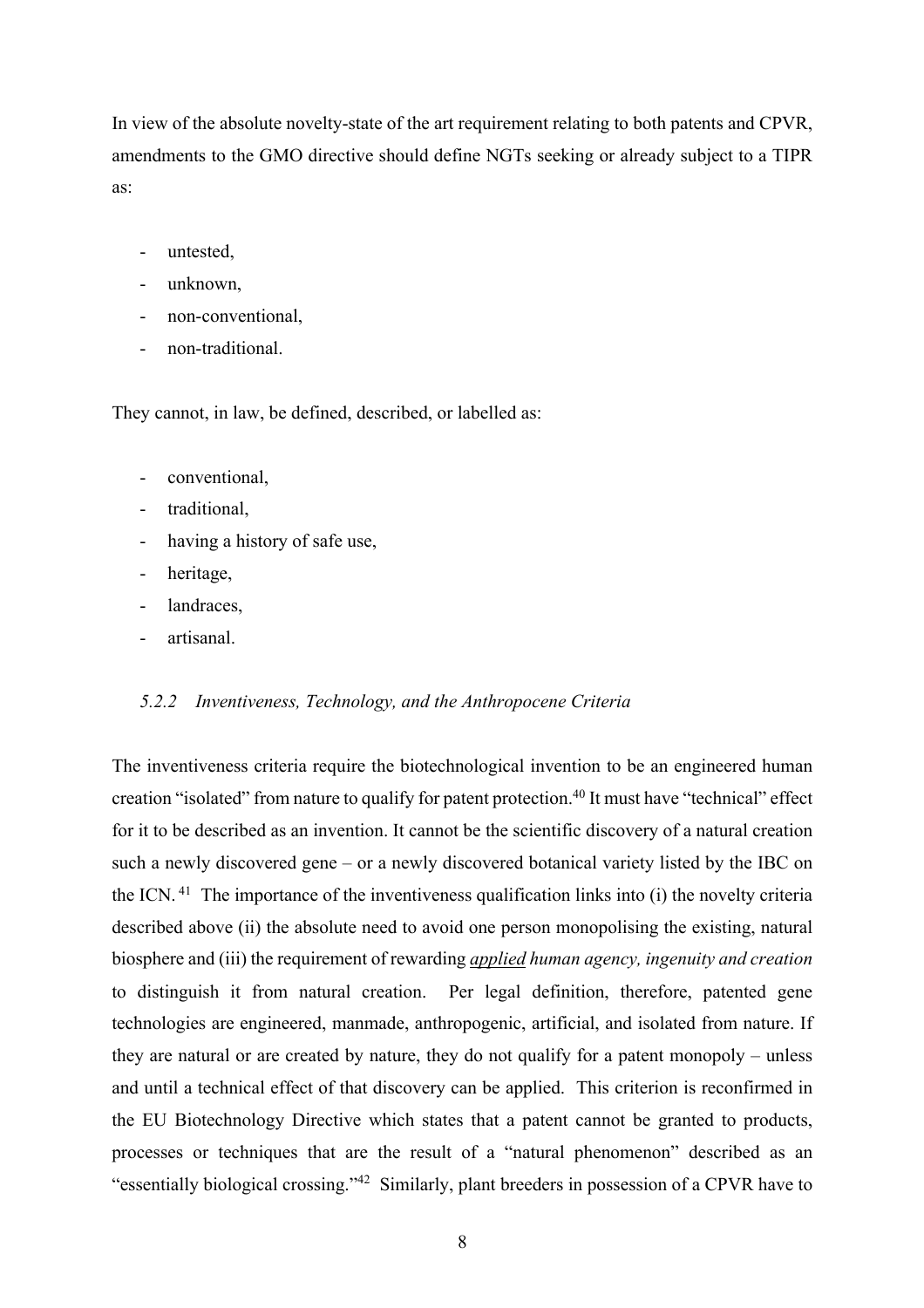prove the new cultivar is "bred, discovered and developed" not through natural evolution but through human, anthropogenic intervention.<sup>43</sup> A cultivar, to recall, is defined by the ISHS as a "taxa of plants whose origin or selection is primarily due to intentional human activity."<sup>44</sup>

#### *Applying TIPR inventiveness criteria in GMO Risk Regulation*

The inventiveness and distinctive criteria in applied gene technologies and which qualify for either a biotechnological patent or CPVR - be it a process, product or technique - are artificial, anthropogenic, manmade constructs based on applied engineering principles and/or created under unnatural conditions.

#### *Defining TIPRs in GMO Risk Regulation*

In view of the inventiveness criteria in TIPR and requirements in the EU's Biotechnology Directive, amendments to the GMO directive should define applied NGTs seeking or already subject to a TIPR as:

- anthropogenic,
- synthetic,
- manmade,
- artificial,
- unnatural.

Applied NGTs seeking or already subject to a TIPR cannot be defined, described, or labelled as:

- natural, or
- organic.

#### *5.2.3 Industrialisation, Stable and Uniformity Criteria*

The final criteria for a biological TIPR is that the patent must be capable of industrialisation which includes food and agriculture.<sup>45</sup> In the case of CPVR the new plant cultivar must be stable and uniform.<sup>46</sup> The industrialisation criteria requires the novel, anthropogenic invention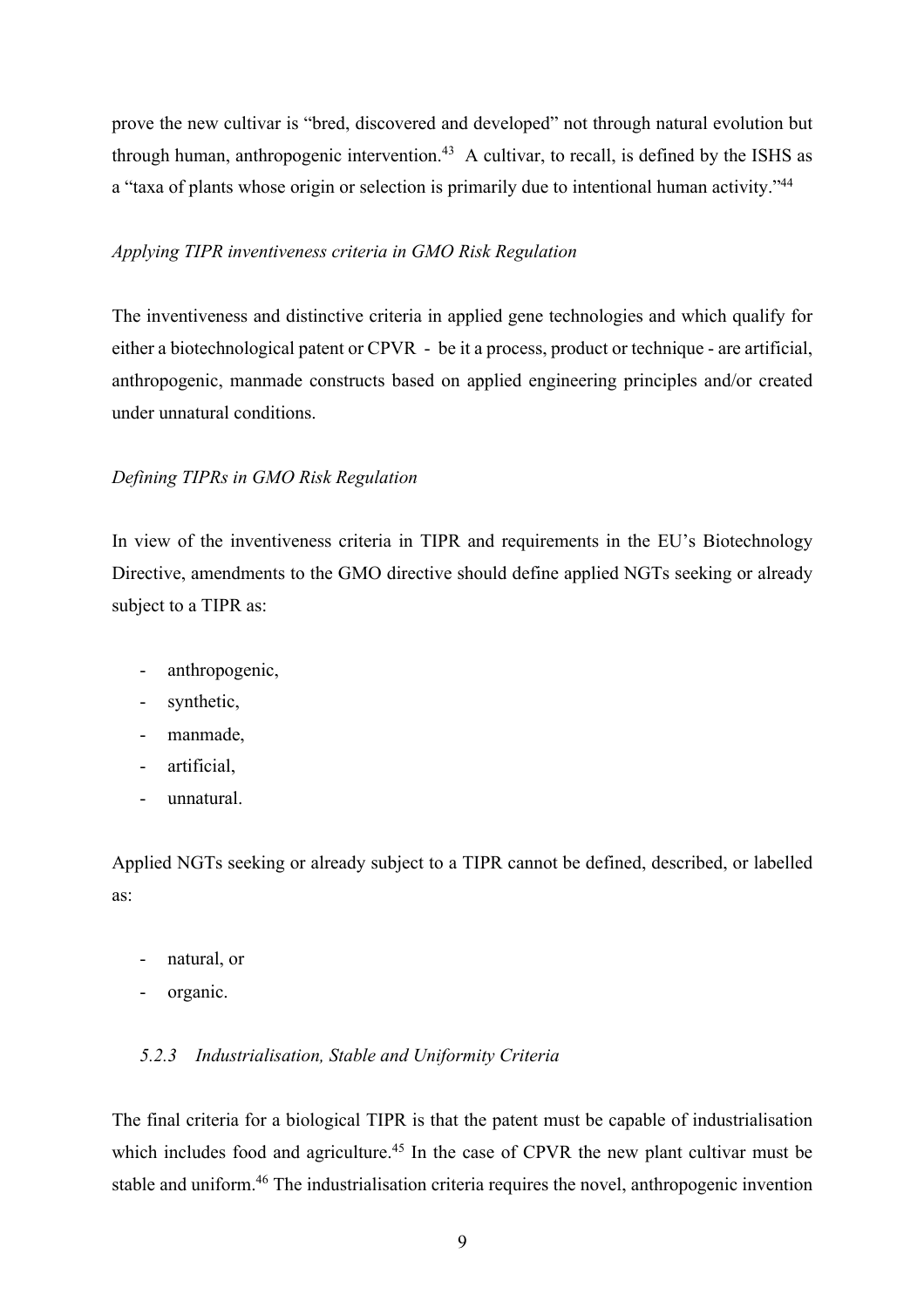to be *applied* and *utilised* for commercial purposes in some form or another.47 The Biotechnology Directive states that full or partial gene sequences with no known function are not patentable.48 From an environmental point of view these TIPR criteria pose problems particularly with regard to the suggestion that applied, novel gene editing technique are green, sustainable, pastoral, regenerative, agroecological and or conventional. The industrialisation criteria demands of patent holders to apply an industrial approach to agriculture leading to the rise in mono-crop agriculture heavily dependent on synthetic pesticides to function. Environmental scientists are warning about a steep decline in biodiversity due in large part to industrial, uniform and monocrop agriculture uniquely reliant on synthetic, artificial industrial chemicals to function as intended. Similarly, the stable and uniformity criteria in CPVR requires plant breeders to develop cultivars that are homogenised and uniform – sometimes infertile and therefor uninteresting to wild pollinators - at a time when a lack of natural genetic diversity from wild plants evolving through natural means is a matter of great concern to plant biologists.49

# *Applying TIPR industrialisation and standardisation criteria in GMO risk regulation*

The strict industrialisation, uniformity, and standardisation criteria in both biotechnology patents as well as CPVR can be linked to the indirect risk of a rapid and irreversible decline in biodiversity and genetic diversity from wild, botanical species essential to a sustainable agricultural and food system.

# *Defining TIPRs in GMO risk regulation*

In view of the strict industrialisation, standardisation, and uniformity criteria in TIPR linked to novel gene technologies in food and agriculture, amendments to the GMO directive should define applied NGTs seeking or already subject to a TIPR as forming part of:

- industrial agriculture,
- intensive monocrop agriculture,
- uniform and standardised agriculture,

Applied NGTs seeking or already subject to a TIPR cannot be defined, described, or labelled in law as: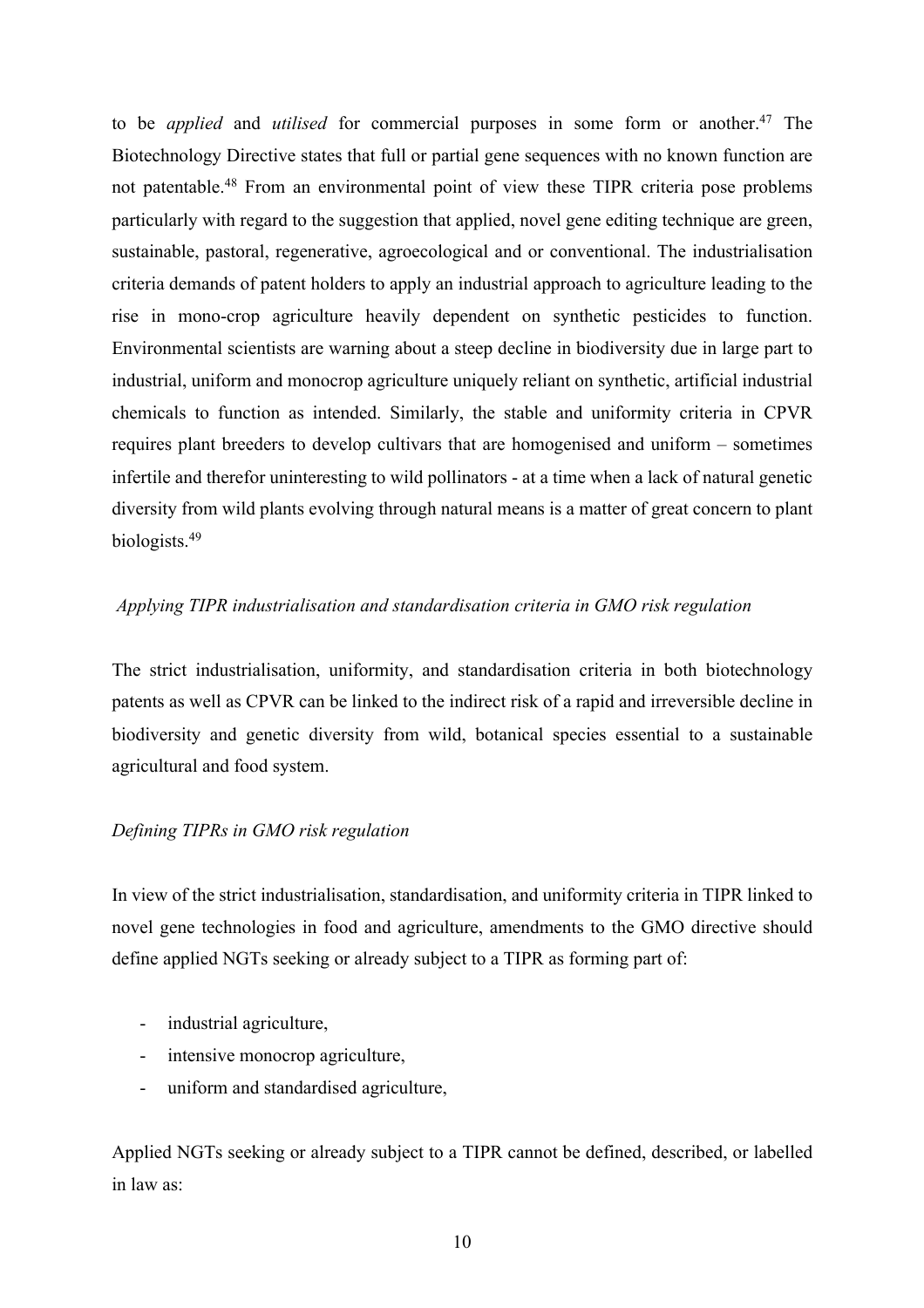- sustainable,
- agroecological,
- traditional,
- regenerative,
- pastoral,
- green,
- stewarded.

To sum up, all **biotechnology patents** (including those awarded to the CRISPR Cas-9 pioneers) should be legally defined, described and labelled in an amended GMO Directive as:

untested, unknown, non-conventional, non-traditional, anthropogenic, synthetic, manmade, artificial, unnatural, industrial, uniform, and standardised.

They cannot legally be defined, described, or labelled as:

natural, organic, conventional, traditional, having a history of safe use, heritage, landraces, artisanal, sustainable, agroecological, regenerative, pastoral, green or stewarded.

The absolute novelty and lack of existing knowledge require a strict application of the precautionary principle and precautionary measures.

**Cultivars** linked to a **CPVR** should be legally defined, described and labelled as:

commercial cultivars, anthropogenic, commercially bred, non-conventional, nontraditional.

They cannot legally be defined, described, or labelled as:

botanical varieties, natural, organic, conventional, traditional, heritage plants, landraces, artisanal, sustainable, agroecological, regenerative, pastoral, green or stewarded.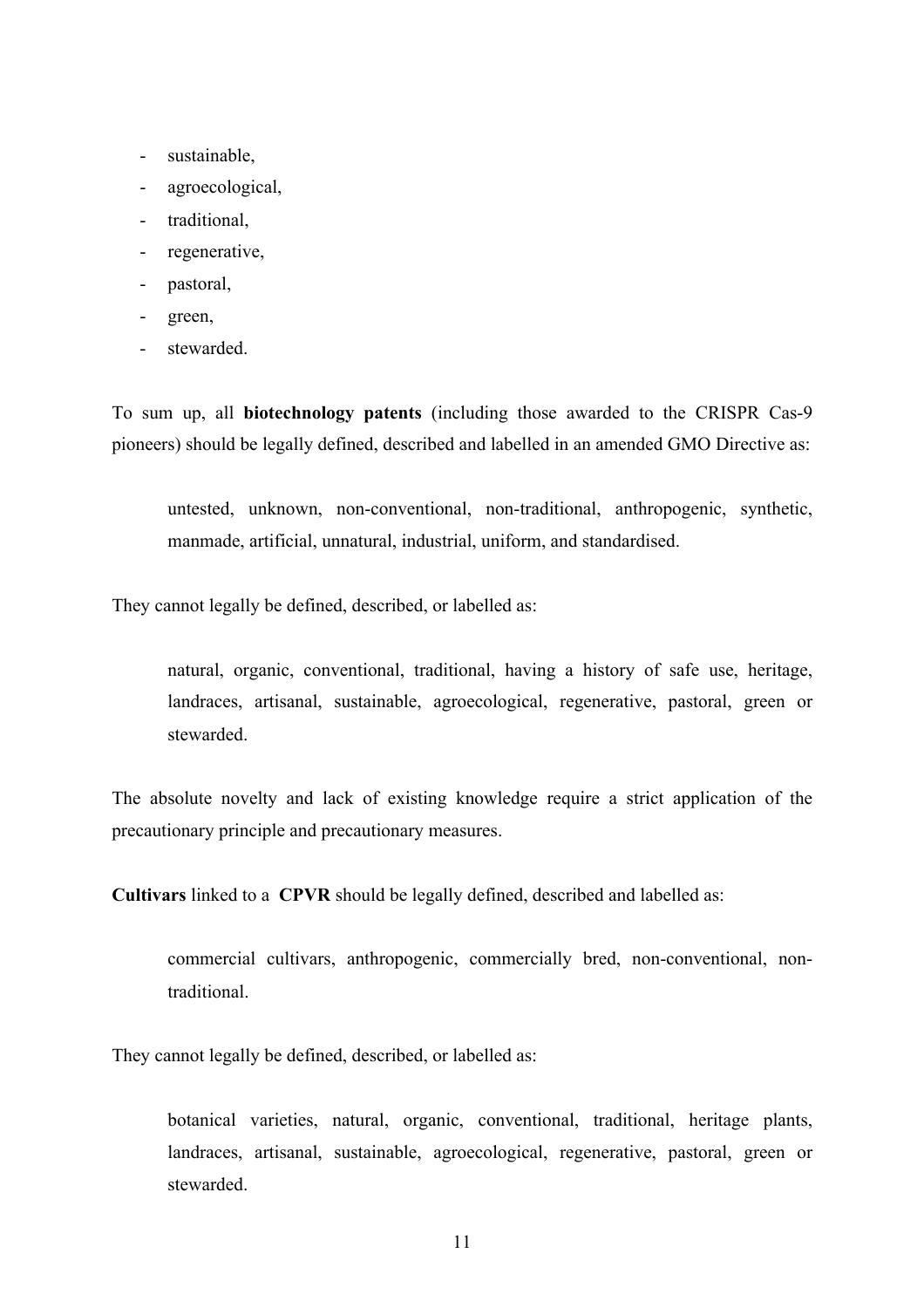# **Conclusion**

Based on the above legal analysis the European Commission, acting in good faith and in the interest of the wider European community, has little choice but to amend the existing GMO Directive to reflect these legally sound definitions. This approach is resilient, future-proof, and capable of being uniformly applied whilst contributing to a sustainable agri-food system. Reformed definitions linked to technical criteria in biotechnological innovations and plant variety/cultivar rights:

- allows the EU to keep the fast-moving target of applied and commercialised novel gene technologies firmly within the crosshairs of regulatory control in a fair and legally balanced manner,
- is compatible with the EU's objective of creating a sustainable, green EU within the parameters of its Green New Deal and its Farm to Fork ambitions,
- offers small European family run farms, who steward their agricultural land in accordance with knowledge accumulated over generations and unique to the varied EU's geographical topography, the chance to sell highly competitive organic, food and produce to a global market,
- acts as a useful model within environmental and public health risk regulation on when to trigger the precautionary principle and precautionary measures,
- offers EU citizens and our unique European environment protection from unforeseeable direct and indirect harm arising out of untested and radically novel gene technologies,
- eradicates legal complexities linked to evolving technocratic developments and scientific uncertainties,
- offers the EU a simplified regulatory approach in environmental risk regulation a key objective of the EU's REFIT and Better Regulation Agenda.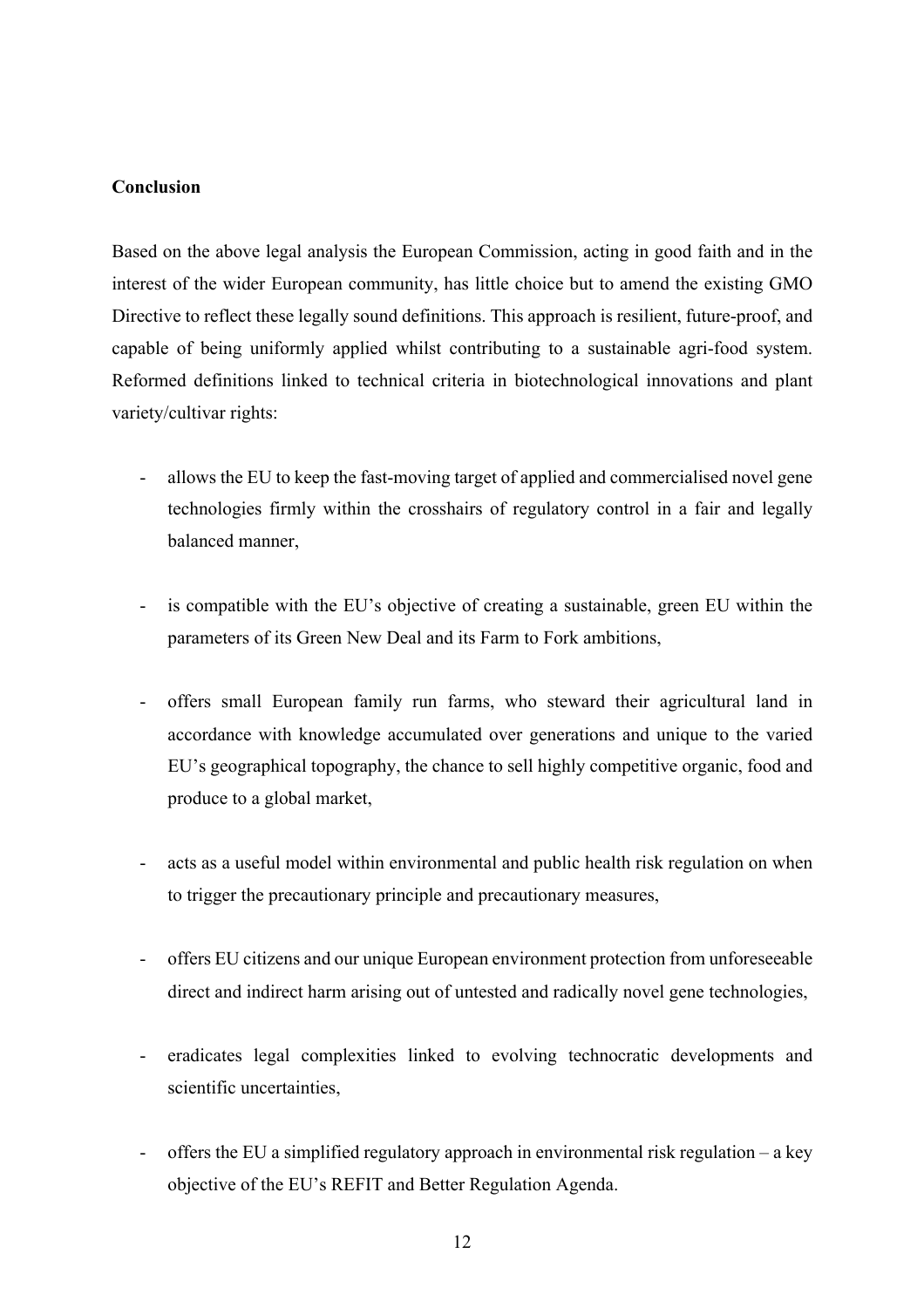Finally, it offers the EU an opportunity to align its legal commitments to intellectual rights with those of its legal commitment to offering EU citizens a high level of public health and environmental protections.

<sup>6</sup> *ibid* 2, 5 & 60.

<sup>7</sup> *ibid* 20-21.

<sup>10</sup> B. Sherman, 'Taxonomic Property' Cambridge Law Journal, 67/3 2008, 567.

<sup>11</sup> Which last met in Shenzen, China in 2017.

<sup>12</sup> International Society for Horticultural Science, (ISHS) International Code of Nomenclature for Cultivated Plants, 9<sup>th</sup> ed., Principle 1.

<sup>13</sup> *ibid*, Preamble, 8.

<sup>14</sup> *ibid*, Article 2 'Definitions', Note 1.

<sup>15</sup> International Convention for the Protection of new Varieties of Plants (UPOV Convention) Article 1 (iv); Regulation 2100/94/EC on Community Plant Variety Rights, 27 July 1994. (CPVR Regulation), Article 5; Directive 98/44/EC on the legal protection of biotechnological inventions (Biotechnology Directive), Article 2 (3). Plant and animal varieties are excluded subjects from patent protection and are not defined in the European Patent Convention (EPC). Yet a number of biotechnological patents have been given to both plants and animals. See below for further details.

<sup>16</sup> *supra* n 12, Article 2, Definitions, Note 4.

<sup>17</sup> The UPOV Convention and CPVR Regulation identify, describe, and distinguish distinctive new cultivars by phenotypic traits. This includes morphological and physiological traits which seek to characterise visual difference amongst plants.

<sup>1</sup> Case C‐528/16, *Confédération Paysanne & Others (Confédération*), ECLI:EU:C:2018:583 2018.

<sup>2</sup> For an analysis of the CJEU's findings see K. Garnett 'Hold your pipettes: The European Court of Justice's findings in Confédération Paysanne & Others stirs GMOtions', *RECIEL* 2019;00:1–7.

<sup>&</sup>lt;sup>3</sup> W. Broothaerts, et al, 'New Genomic Techniques: State-of-the-Art Review', (2021, Office of the European Union, Luxembourg, 2021, Joint Research Centre (JRC).

<sup>4</sup> Commission (EU), 'Statement by the Group of Chief Scientific Advisors: A Scientific Perspective on the Regulatory Status of Products derived from Gene Editing and the Implications for the GMO Directive' (2018).  $5$  SWD(2001), 92, 51.

<sup>8</sup> Directive 2001/18/EC, on the deliberate release into the environment of genetically modified organisms and repealing Council Directive 90/220/EEC, 12 March 2001 (The GMO Directive), Article 2, Part 1 & 2, Annex 1 A.

<sup>9</sup> M. Llewelyn & M. Adcock, *European Intellectual Property*, (2006, Hart Publishing), who discuss for example. the challenge of trying to define micro-organisms scientifically. Is algae part of the plant kingdom or are they to be defined as micro-organisms? Fungi can be as small as a micro-organism, but many are too large to be considered microscopic, 119-120.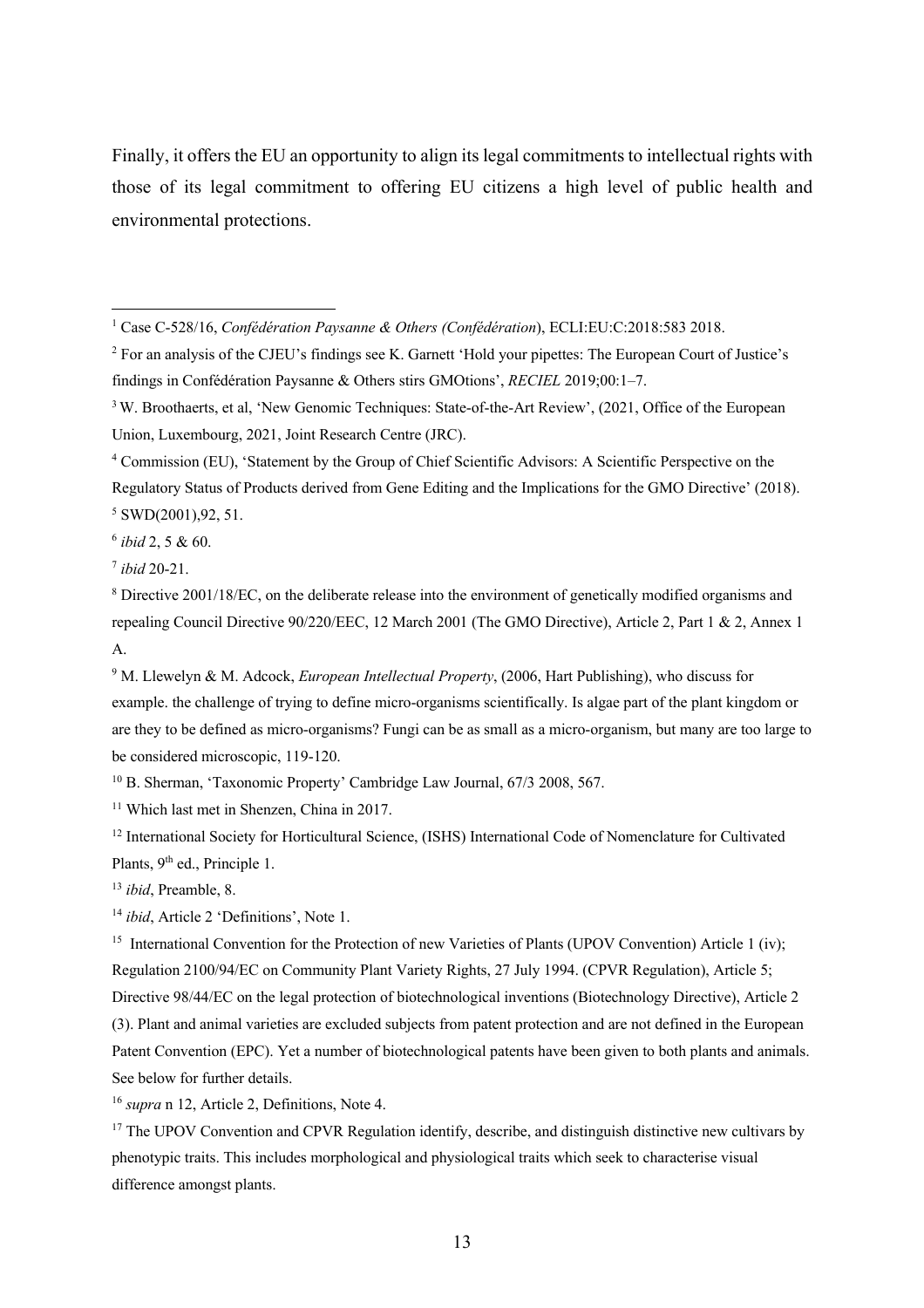<sup>18</sup> Whilst the classification and taxonomizing of new, botanical plants discovered in the wild has a long and complex history there appears to be a general scientific consensus within the botanical, scientific community to rely on phenotypic rather than genotype traits. This may, of course, change in the years to come.

 J. Anderson *Plants, People and Practices*, (2017 CUP), 162-182 and 217 on the problem of "Essentially Derived" plants seeking description under the UPOV Convention and CPVR.

<sup>20</sup> GMO Directive, Article 1.

*ibid*.

GMO Directive, Article 4.

*ibid*, Article 1.

*ibid*, Article 4 Part B & C, Annex III.

Article 191 (2) TFEU.

'New Genomic Techniques: State-of-the-Art Review', (JRC), 4.

*ibid*, 30.

<sup>28</sup> Patents on living organisms through novel gene technology has been available in Europe since the early 1990's. For an evolution of European case law on the patenting of living organisms see M. Llewelyn & M. Adcock above, 247-286.

Council Regulation 2100/94 on Community Plant Variety Rights, 27 July 1994. (CPVR Regulation).

SWD(2021)92, 29 April 2021, 43.

 J. Martin-Laffon et al, 'CRISPR patent landscape shows strong geographical biases' *Nat Biotechnol* **37,** 613– 620 (2019).

J. Cohen 'The birth of CRISPR' *Science Magazine*, 17 February 2017; J. Cohen, 'How the battlelines over

CRISPR were drawn' *Science Magazine*, 17 February 2017.

European Patent Convention, 2000 (EPC), Article 54.

<sup>34</sup> EPC, Article 56.

<sup>35</sup> EPC, Article 57.

CPVR, Article 6.

*ibid* 20-21.

EPC, Article 54 (1) & (2)

CPVR, Article 7.

EPO Guidelines, Part G-II, 5.2 (i).

EPO Guidelines, Part G-II, 3.1 Discoveries.

Biotechnology Directive, Article 2 (2) and Article 4 (1) (b), "essentially biological processes" for the

production of plants and animals.

CPVR, Article 11 closely linked to the distinctive criteria of Article 7.

*supra*, n 12.

<sup>45</sup> EPC, Article 57.

CPVR, Article 8 & 9.

 EPO Guidelines, Part G-II, 5.2 (i) "The industrial application of a sequence or partial sequence must be disclosed in the patent application as filed."

Biotechnology Directive, Article 5 (3)